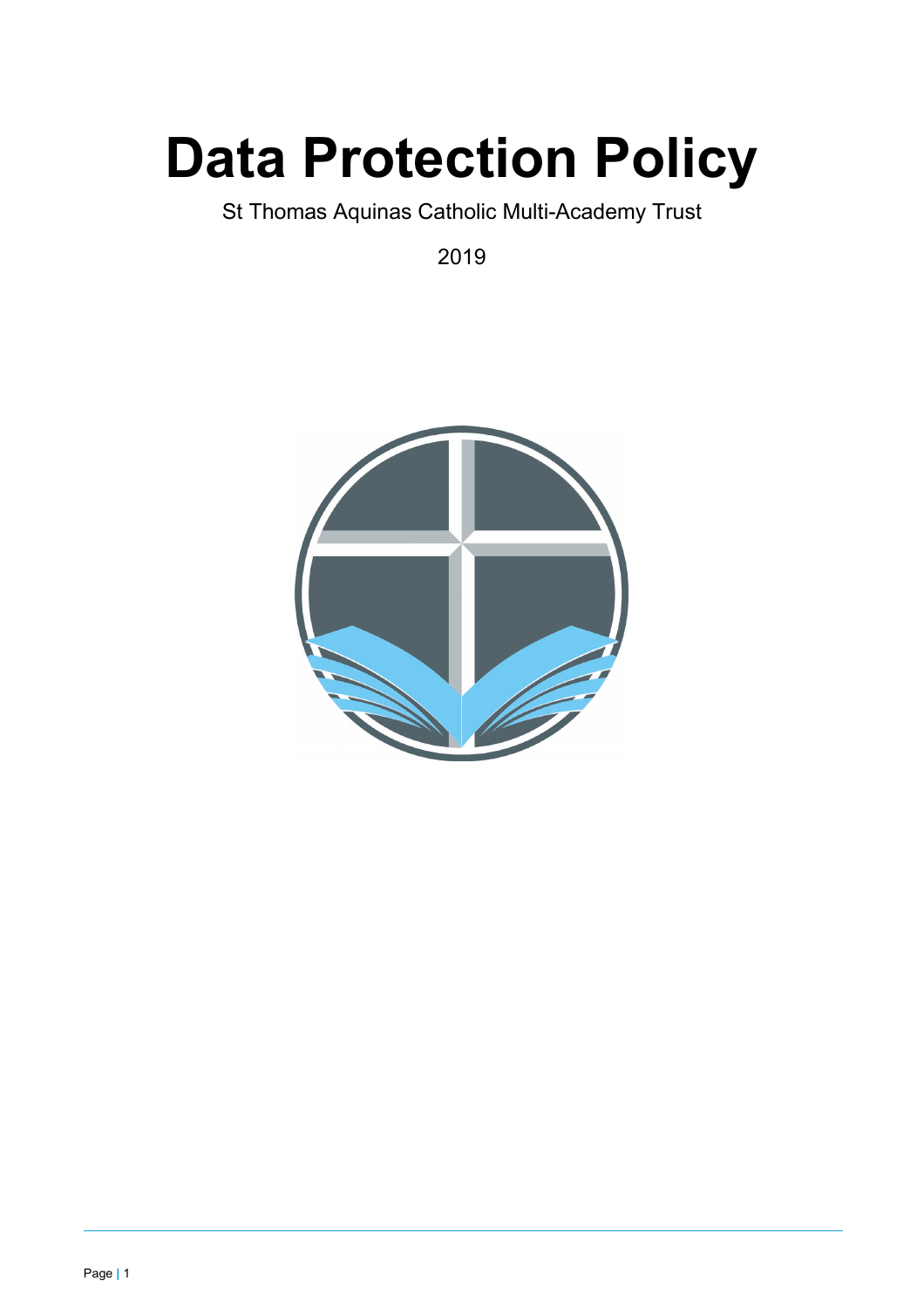# **Contents**

## <span id="page-1-0"></span>**1. Aims**

Our Trust aims to ensure that all personal data collected about staff, pupils, parents, governors, visitors and other individuals is collected, stored and processed in accordance with the [General Data Protection](https://eur-lex.europa.eu/legal-content/EN/TXT/?qid=1528874672298&uri=CELEX:02016R0679-20160504)  Regulation [\(EU\) 2016/679](https://eur-lex.europa.eu/legal-content/EN/TXT/?qid=1528874672298&uri=CELEX:02016R0679-20160504) (GDPR) and the [Data Protection Act 2018 \(DPA 2018\).](http://www.legislation.gov.uk/ukpga/2018/12/contents/enacted)

This policy applies to all personal data, regardless of whether it is in paper or electronic format.

## <span id="page-1-1"></span>**2. Legislation and guidance**

This policy meets the requirements of the GDPR and the DPA 2018. It is based on guidance published by the Information Commissioner's Office (ICO) on the [GDPR.](https://ico.org.uk/for-organisations/guide-to-the-general-data-protection-regulation-gdpr/)

It meets the requirements of the **Protection of Freedoms Act 2012** when referring to our use of biometric data.

It also reflects the ICO's [code of practice](https://ico.org.uk/media/for-organisations/documents/1542/cctv-code-of-practice.pdf) for the use of surveillance cameras and personal information.

In addition, this policy complies with our funding agreement and articles of association.

## <span id="page-1-2"></span>**3. Definitions**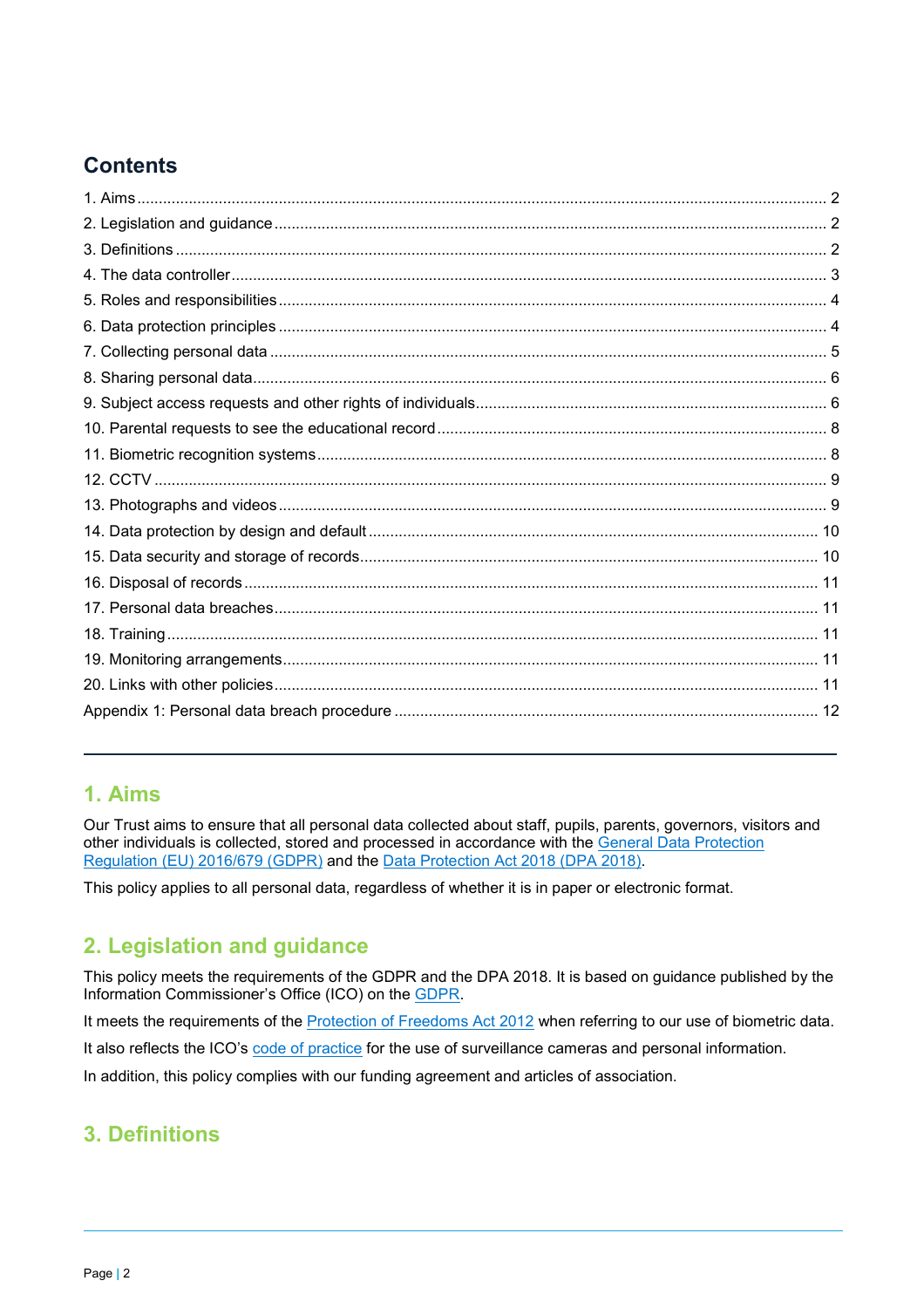| <b>TERM</b>                         | <b>DEFINITION</b>                                                                                                                                                                                                                                                                                                                                                                     |
|-------------------------------------|---------------------------------------------------------------------------------------------------------------------------------------------------------------------------------------------------------------------------------------------------------------------------------------------------------------------------------------------------------------------------------------|
| Personal data                       | Any information relating to an identified, or identifiable, living<br>individual.<br>This may include the individual's:<br>> Name (including initials)<br>> Identification number<br>> Location data<br>> Online identifier, such as a username<br>It may also include factors specific to the individual's physical,<br>physiological, genetic, mental, economic, cultural or social |
|                                     | identity.                                                                                                                                                                                                                                                                                                                                                                             |
| Special categories of personal data | Personal data which is more sensitive and so needs more<br>protection, including information about an individual's:<br>> Racial or ethnic origin                                                                                                                                                                                                                                      |
|                                     | > Political opinions                                                                                                                                                                                                                                                                                                                                                                  |
|                                     | > Religious or philosophical beliefs                                                                                                                                                                                                                                                                                                                                                  |
|                                     | > Trade union membership                                                                                                                                                                                                                                                                                                                                                              |
|                                     | $\geq$ Genetics                                                                                                                                                                                                                                                                                                                                                                       |
|                                     | > Biometrics (such as fingerprints, retina and iris patterns),<br>where used for identification purposes                                                                                                                                                                                                                                                                              |
|                                     | $\blacktriangleright$ Health – physical or mental                                                                                                                                                                                                                                                                                                                                     |
|                                     | > Sex life or sexual orientation                                                                                                                                                                                                                                                                                                                                                      |
| <b>Processing</b>                   | Anything done to personal data, such as collecting, recording,<br>organising, structuring, storing, adapting, altering, retrieving,<br>using, disseminating, erasing or destroying.                                                                                                                                                                                                   |
|                                     | Processing can be automated or manual.                                                                                                                                                                                                                                                                                                                                                |
| Data subject                        | The identified or identifiable individual whose personal data is<br>held or processed.                                                                                                                                                                                                                                                                                                |
| Data controller                     | A person or organisation that determines the purposes and the<br>means of processing of personal data.                                                                                                                                                                                                                                                                                |
| Data processor                      | A person or other body, other than an employee of the data<br>controller, who processes personal data on behalf of the data<br>controller.                                                                                                                                                                                                                                            |
| Personal data breach                | A breach of security leading to the accidental or unlawful<br>destruction, loss, alteration, unauthorised disclosure of, or<br>access to, personal data.                                                                                                                                                                                                                              |

## <span id="page-2-0"></span>**4. The data controller**

The schools in our Trust process personal data relating to parents, pupils, staff, governors, visitors and others, and therefore is a data controller.

The Trust is registered with the ICO, as legally required.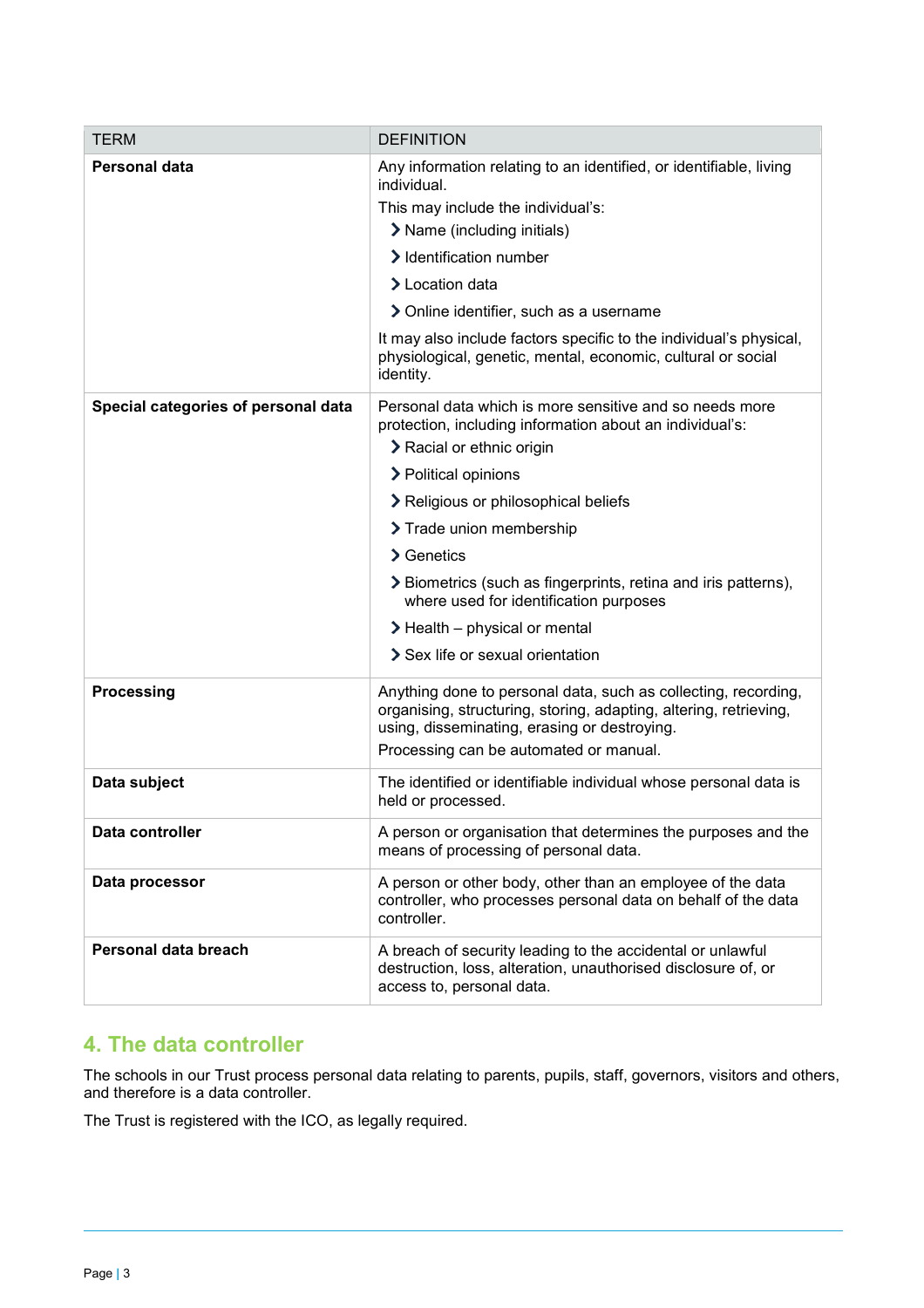# <span id="page-3-0"></span>**5. Roles and responsibilities**

This policy applies to **all staff** employed by St Thomas Aquinas Catholic Multi-Academy Trust, and to external organisations or individuals working on our behalf. Staff who do not comply with this policy may face disciplinary action.

### **5.1 Governing board**

The Trust board has overall responsibility for ensuring that our school complies with all relevant data protection obligations.

#### **5.2 Data protection officer**

The data protection officer (DPO) is responsible for overseeing the implementation of this policy, monitoring our compliance with data protection law, and developing related policies and guidelines where applicable.

They will provide an annual report of their activities directly to the governing board and, where relevant, report to the board their advice and recommendations on school data protection issues.

The DPO is also the first point of contact for individuals whose data the school processes, and for the ICO.

Full details of the DPO's responsibilities are set out in their job description.

Our DPO is Antoinette Bouwens and is contactable via e-mail (abouwens@aquinas-cmat.org)

#### **5.3 Headteacher**

The headteacher acts as the representative of the data controller on a day-to-day basis.

#### **5.4 All staff**

Staff are responsible for:

- Collecting, storing and processing any personal data in accordance with this policy
- $\geq$  Informing the school of any changes to their personal data, such as a change of address

Contacting the DPO in the following circumstances:

- With any questions about the operation of this policy, data protection law, retaining personal data or keeping personal data secure
- If they have any concerns that this policy is not being followed
- If they are unsure whether or not they have a lawful basis to use personal data in a particular way
- If they need to rely on or capture consent, draft a privacy notice, deal with data protection rights invoked by an individual, or transfer personal data outside the European Economic Area
- If there has been a data breach
- Whenever they are engaging in a new activity that may affect the privacy rights of individuals
- If they need help with any contracts or sharing personal data with third parties

## <span id="page-3-1"></span>**6. Data protection principles**

The GDPR is based on data protection principles that our school must comply with.

The principles say that personal data must be:

- Processed lawfully, fairly and in a transparent manner
- Collected for specified, explicit and legitimate purposes
- Adequate, relevant and limited to what is necessary to fulfil the purposes for which it is processed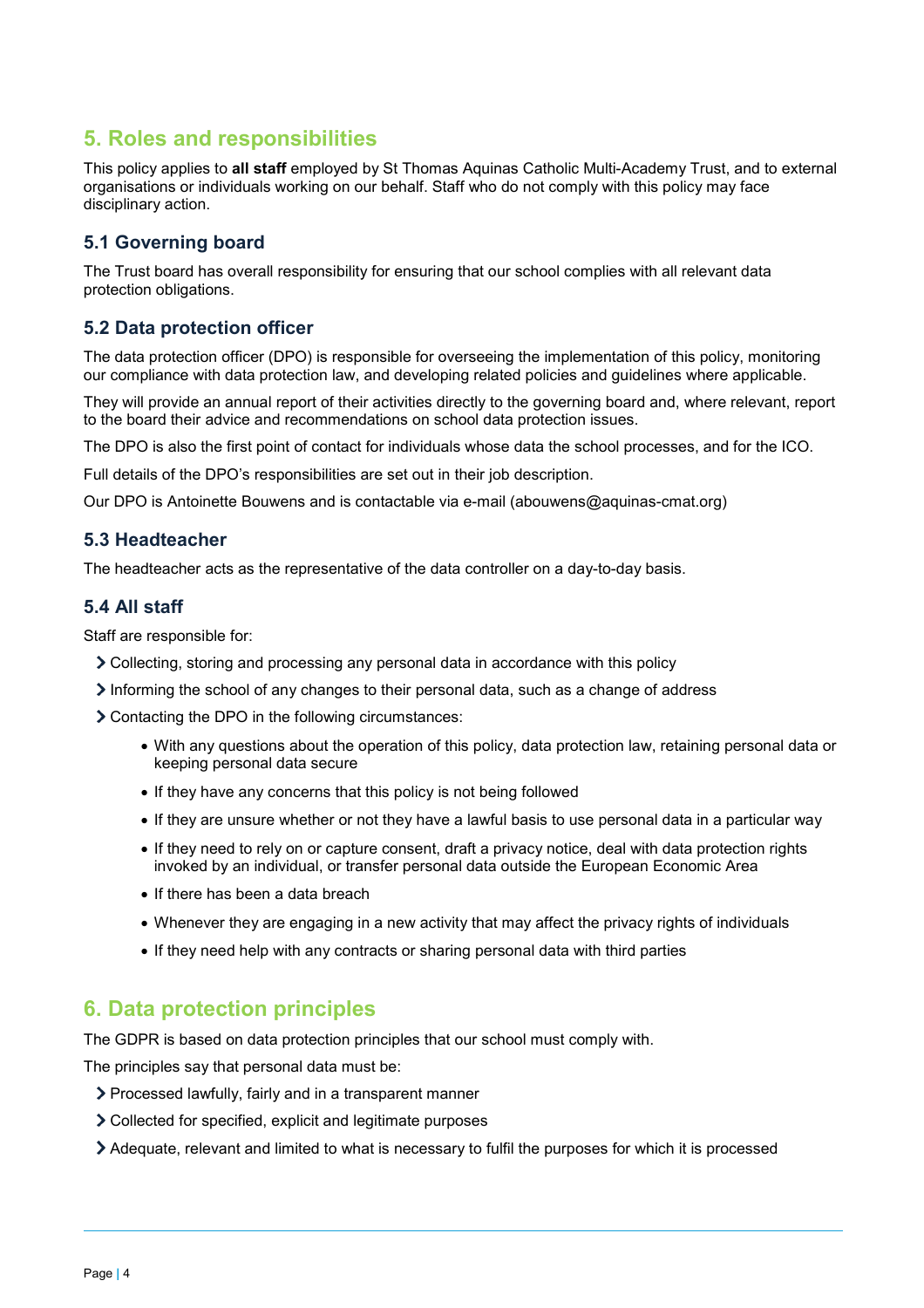- Accurate and, where necessary, kept up to date
- Xept for no longer than is necessary for the purposes for which it is processed
- Processed in a way that ensures it is appropriately secure

This policy sets out how the school aims to comply with these principles.

# <span id="page-4-0"></span>**7. Collecting personal data**

#### **7.1 Lawfulness, fairness and transparency**

We will only process personal data where we have one of 6 'lawful bases' (legal reasons) to do so under data protection law:

- The data needs to be processed so that the school can **fulfil a contract** with the individual, or the individual has asked the school to take specific steps before entering into a contract
- The data needs to be processed so that the school can **comply with a legal obligation**
- The data needs to be processed to ensure the **vital interests** of the individual or another person i.e. to protect someone's life
- The data needs to be processed so that the school, as a public authority, can **perform a task in the public interest or exercise its official authority**
- The data needs to be processed for the **legitimate interests** of the school (where the processing is not for any tasks the school performs as a public authority) or a third party, provided the individual's rights and freedoms are not overridden
- The individual (or their parent/carer when appropriate in the case of a pupil) has freely given clear **consent**

For special categories of personal data, we will also meet one of the special category conditions for processing under data protection law:

- The individual (or their parent/carer when appropriate in the case of a pupil) has given **explicit consent**
- The data needs to be processed to perform or exercise obligations or rights in relation to **employment, social security or social protection law**
- The data needs to be processed to ensure the **vital interests** of the individual or another person, where the individual is physically or legally incapable of giving consent
- The data has already been made **manifestly public** by the individual
- The data needs to be processed for the establishment, exercise or defence of **legal claims**
- The data needs to be processed for reasons of **substantial public interest** as defined in legislation
- The data needs to be processed for **health or social care purposes**, and the processing is done by, or under the direction of, a health or social work professional or by any other person obliged to confidentiality under law
- The data needs to be processed for **public health reasons**, and the processing is done by, or under the direction of, a health professional or by any other person obliged to confidentiality under law
- The data needs to be processed for **archiving purposes**, scientific or historical research purposes, or statistical purposes, and the processing is in the public interest

For criminal offence data, we will meet both a lawful basis and a condition set out under data protection law. Conditions include:

- The individual (or their parent/carer when appropriate in the case of a pupil) has given **consent**
- The data needs to be processed to ensure the **vital interests** of the individual or another person, where the individual is physically or legally incapable of giving consent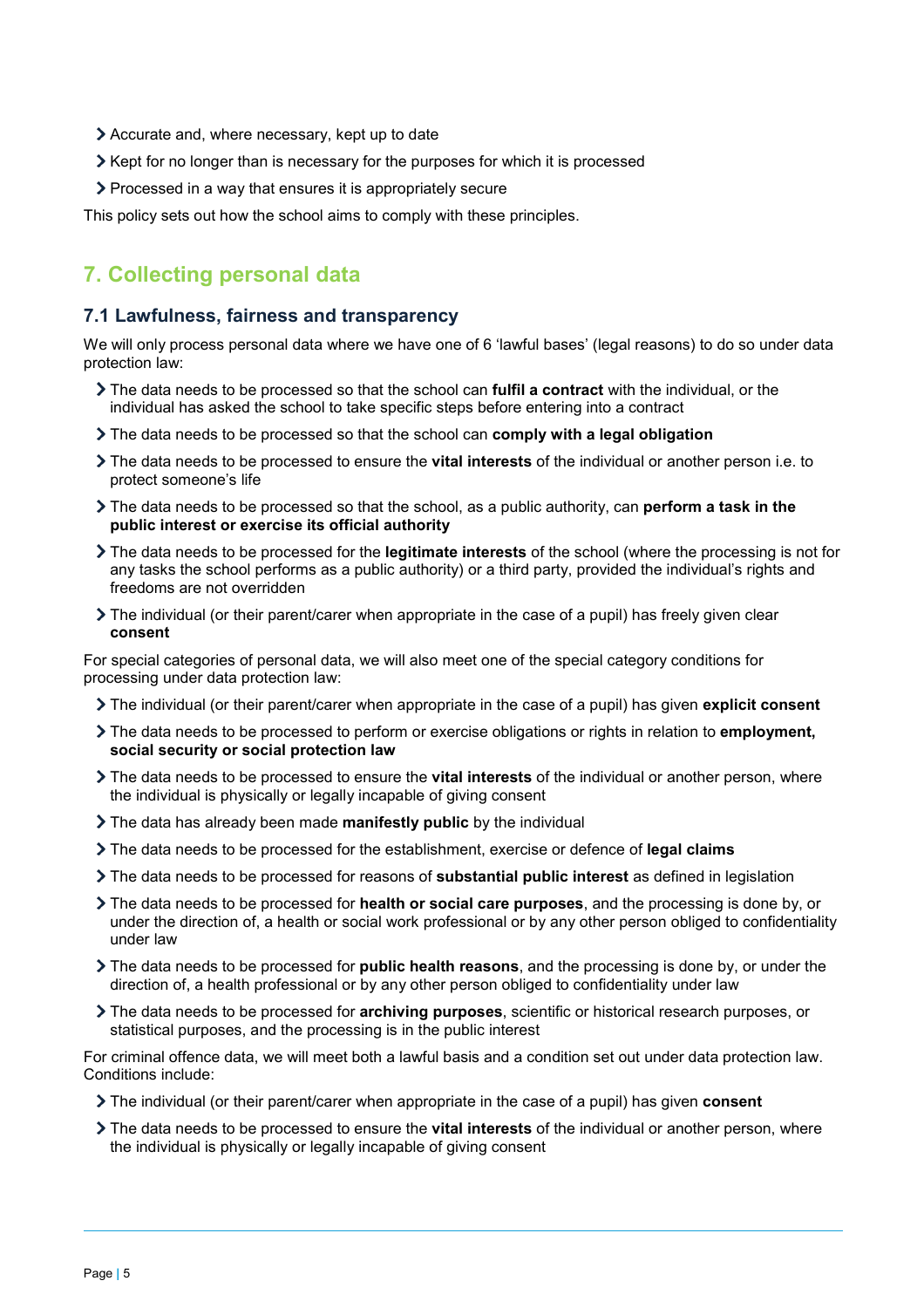- The data has already been made **manifestly public** by the individual
- The data needs to be processed for or in connection with legal proceedings, to obtain legal advice, or for the establishment, exercise or defence of **legal rights**
- The data needs to be processed for reasons of **substantial public interest** as defined in legislation

Whenever we first collect personal data directly from individuals, we will provide them with the relevant information required by data protection law.

We will always consider the fairness of our data processing. We will ensure we do not handle personal data in ways that individuals would not reasonably expect, or use personal data in ways which have unjustified adverse effects on them.

#### **7.2 Limitation, minimisation and accuracy**

We will only collect personal data for specified, explicit and legitimate reasons. We will explain these reasons to the individuals when we first collect their data.

If we want to use personal data for reasons other than those given when we first obtained it, we will inform the individuals concerned before we do so, and seek consent where necessary.

Staff must only process personal data where it is necessary in order to do their jobs.

We will keep data accurate and, where necessary, up-to-date. Inaccurate data will be rectified or erased when appropriate.

In addition, when staff no longer need the personal data they hold, they must ensure it is deleted or anonymised. This will be done in accordance with the school's record retention schedule.

## <span id="page-5-0"></span>**8. Sharing personal data**

We will not normally share personal data with anyone else without consent, but there are certain circumstances where we may be required to do so. These include, but are not limited to, situations where:

- $\sum$  There is an issue with a pupil or parent/carer that puts the safety of our staff at risk
- We need to liaise with other agencies we will seek consent as necessary before doing this
- $\geq$  Our suppliers or contractors need data to enable us to provide services to our staff and pupils for example, IT companies. When doing this, we will:
	- Only appoint suppliers or contractors which can provide sufficient guarantees that they comply with data protection law
	- Establish a contract with the supplier or contractor to ensure the fair and lawful processing of any personal data we share
	- Only share data that the supplier or contractor needs to carry out their service

We will also share personal data with law enforcement and government bodies where we are legally required to do so.

We may also share personal data with emergency services and local authorities to help them to respond to an emergency situation that affects any of our pupils or staff.

Where we transfer personal data internationally, we will do so in accordance with data protection law.

## <span id="page-5-1"></span>**9. Subject access requests and other rights of individuals**

#### **9.1 Subject access requests**

Individuals have a right to make a 'subject access request' to gain access to personal information that the school holds about them. This includes: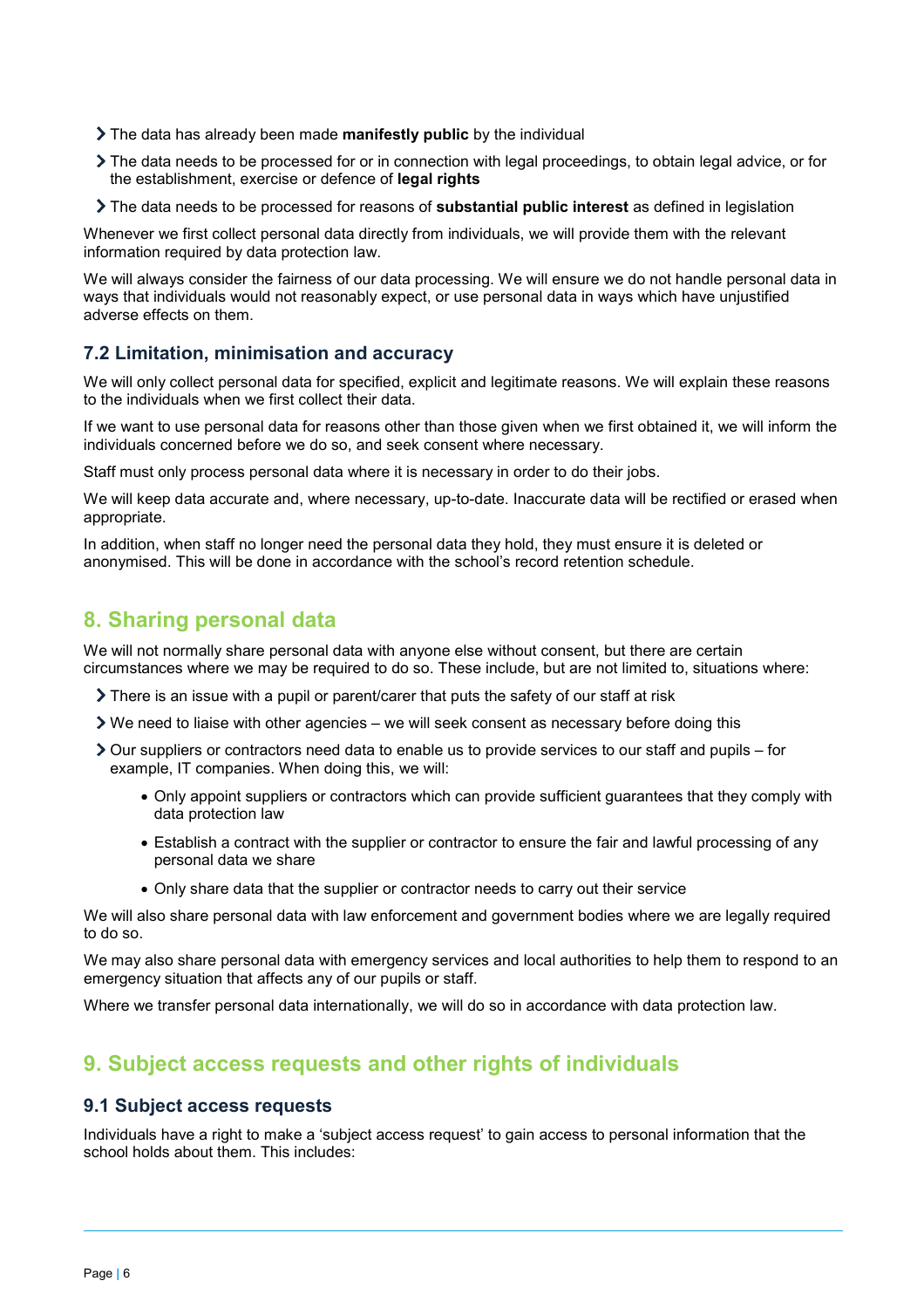- Confirmation that their personal data is being processed
- Access to a copy of the data
- $\sum$  The purposes of the data processing
- > The categories of personal data concerned
- Who the data has been, or will be, shared with
- How long the data will be stored for, or if this isn't possible, the criteria used to determine this period
- Where relevant, the existence of the right to request rectification, erasure or restriction, or to object to such processing
- The right to lodge a complaint with the ICO or another supervisory authority
- > The source of the data, if not the individual
- Whether any automated decision-making is being applied to their data, and what the significance and consequences of this might be for the individual
- The safeguards provided if the data is being transferred internationally

Subject access requests can be submitted in any form, but we may be able to respond to requests more quickly if they are made in writing and include:

- > Name of individual
- > Correspondence address
- Contact number and email address
- > Details of the information requested

If staff receive a subject access request in any form they must immediately forward it to the DPO.

#### **9.2 Children and subject access requests**

Personal data about a child belongs to that child, and not the child's parents or carers. For a parent or carer to make a subject access request with respect to their child, the child must either be unable to understand their rights and the implications of a subject access request, or have given their consent.

Children below the age of 12 are generally not regarded to be mature enough to understand their rights and the implications of a subject access request. Therefore, most subject access requests from parents or carers of pupils at our school may be granted without the express permission of the pupil. This is not a rule and a pupil's ability to understand their rights will always be judged on a case-by-case basis.

Children aged 12 and above are generally regarded to be mature enough to understand their rights and the implications of a subject access request. Therefore, most subject access requests from parents or carers of pupils at our school may not be granted without the express permission of the pupil. This is not a rule and a pupil's ability to understand their rights will always be judged on a case-by-case basis.

#### **9.3 Responding to subject access requests**

When responding to requests, we:

- May ask the individual to provide 2 forms of identification
- May contact the individual via phone to confirm the request was made
- Will respond without delay and within 1 month of receipt of the request (or receipt of the additional information needed to confirm identity, where relevant)
- Will provide the information free of charge
- May tell the individual we will comply within 3 months of receipt of the request, where a request is complex or numerous. We will inform the individual of this within 1 month, and explain why the extension is necessary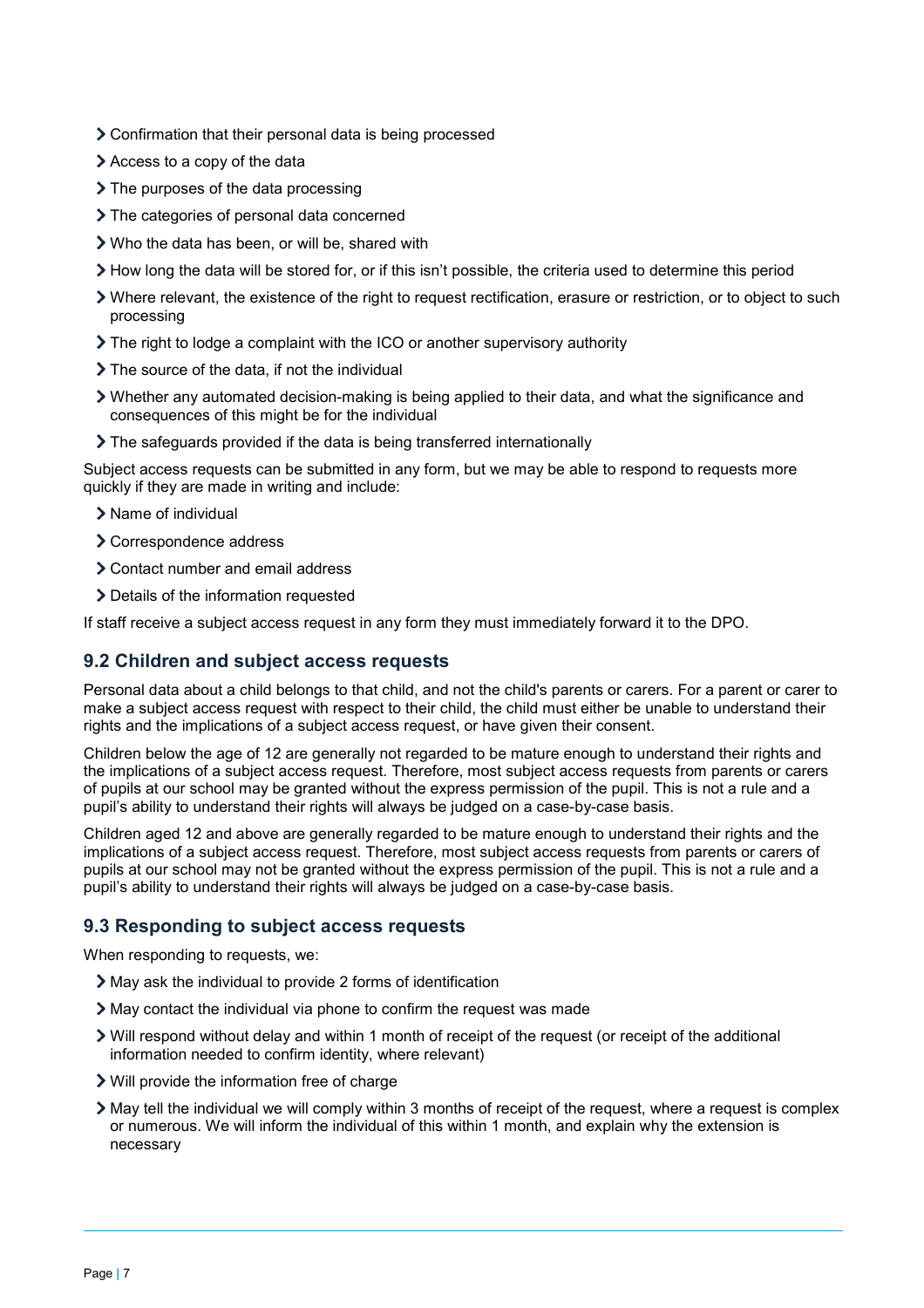We may not disclose information for a variety of reasons, such as if it:

- Might cause serious harm to the physical or mental health of the pupil or another individual
- Would reveal that the child is being or has been abused, or is at risk of abuse, where the disclosure of that information would not be in the child's best interests
- Would include another person's personal data that we can't reasonably anonymise, and we don't have the other person's consent and it would be unreasonable to proceed without it
- $\ge$  Is part of certain sensitive documents, such as those related to crime, immigration, legal proceedings or legal professional privilege, management forecasts, negotiations, confidential references, or exam scripts

If the request is unfounded or excessive, we may refuse to act on it, or charge a reasonable fee to cover administrative costs. We will take into account whether the request is repetitive in nature when making this decision.

When we refuse a request, we will tell the individual why, and tell them they have the right to complain to the ICO or they can seek to enforce their subject access right through the courts.

#### **9.4 Other data protection rights of the individual**

In addition to the right to make a subject access request (see above), and to receive information when we are collecting their data about how we use and process it (see section 7), individuals also have the right to:

- Withdraw their consent to processing at any time
- Ask us to rectify, erase or restrict processing of their personal data (in certain circumstances)
- > Prevent use of their personal data for direct marketing
- Object to processing which has been justified on the basis of public interest, official authority or legitimate interests
- Challenge decisions based solely on automated decision making or profiling (i.e. making decisions or evaluating certain things about an individual based on their personal data with no human involvement)
- > Be notified of a data breach (in certain circumstances)
- > Make a complaint to the ICO
- Ask for their personal data to be transferred to a third party in a structured, commonly used and machinereadable format (in certain circumstances)

Individuals should submit any request to exercise these rights to the DPO. If staff receive such a request, they must immediately forward it to the DPO.

## <span id="page-7-0"></span>**10. Parental requests to see the educational record**

Parents, or those with parental responsibility, have a legal right to free access to their child's educational record (which includes most information about a pupil) within 15 school days of receipt of a written request.

If the request is for a copy of the educational record, the school may charge a fee to cover the cost of supplying it.

This right applies as long as the pupil concerned is aged under 18.

There are certain circumstances in which this right can be denied, such as if releasing the information might cause serious harm to the physical or mental health of the pupil or another individual, or if it would mean releasing exam marks before they are officially announced.

## <span id="page-7-1"></span>**11. Biometric recognition systems**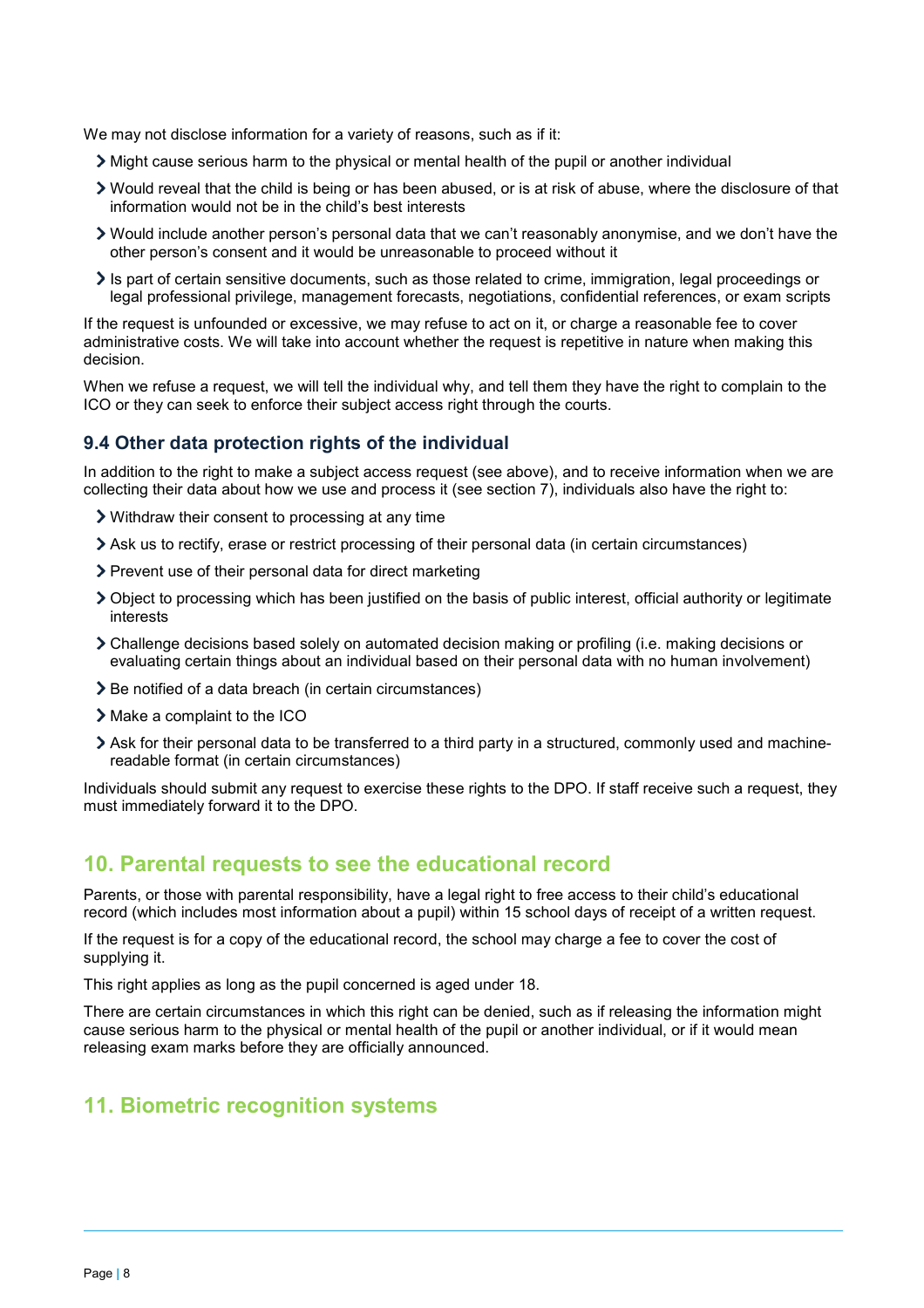Where we use pupils' biometric data as part of an automated biometric recognition system (for example, pupils use finger prints to receive school dinners instead of paying with), we will comply with the requirements of the [Protection of Freedoms Act 2012.](https://www.legislation.gov.uk/ukpga/2012/9/section/26)

Parents/carers will be notified before any biometric recognition system is put in place or before their child first takes part in it. The school will get written consent from at least one parent or carer before we take any biometric data from their child and first process it.

Parents/carers and pupils have the right to choose not to use the school's biometric system(s). We will provide alternative means of accessing the relevant services for those pupils.

Parents/carers and pupils can withdraw consent, at any time, and we will make sure that any relevant data already captured is deleted.

As required by law, if a pupil refuses to participate in, or continue to participate in, the processing of their biometric data, we will not process that data irrespective of any consent given by the pupil's parent(s)/carer(s).

Where staff members or other adults use the school's biometric system(s), we will also obtain their consent before they first take part in it, and provide alternative means of accessing the relevant service if they object. Staff and other adults can also withdraw consent at any time, and the school will delete any relevant data already captured.

## <span id="page-8-0"></span>**12. CCTV**

We use CCTV in various locations around school sites to ensure it remains safe. We will adhere to the ICO's [code of practice](https://ico.org.uk/media/for-organisations/documents/1542/cctv-code-of-practice.pdf) for the use of CCTV.

We do not need to ask individuals' permission to use CCTV, but we make it clear where individuals are being recorded. Security cameras are clearly visible and accompanied by prominent signs explaining that CCTV is in use.

Any enquiries about the CCTV system should be directed to Antoinette Bouwens (DPO).

## <span id="page-8-1"></span>**13. Photographs and videos**

As part of our school activities, we may take photographs and record images of individuals within our school.

Our Primary Schools will:

Obtain written consent from parents/carers for photographs and videos to be taken of their child for communication, marketing and promotional materials. We will clearly explain how the photograph and/or video will be used to both the parent/carer and pupil.

Any photographs and videos taken by parents/carers at school events for their own personal use are not covered by data protection legislation. However, we will ask that photos or videos with other pupils are not shared publicly on social media for safeguarding reasons, unless all the relevant parents/carers have agreed to this.

Our Secondary Schools will:

Obtain written consent from parents/carers, or pupils aged 18 and over, for photographs and videos to be taken of pupils for communication, marketing and promotional materials.

Where we need parental consent, we will clearly explain how the photograph and/or video will be used to both the parent/carer and pupil. Where we don't need parental consent, we will clearly explain to the pupil how the photograph and/or video will be used.

Any photographs and videos taken by parents/carers at school events for their own personal use are not covered by data protection legislation. However, we will ask that photos or videos with other pupils are not shared publicly on social media for safeguarding reasons, unless all the relevant parents/carers (or pupils where appropriate) have agreed to this.

Where the school takes photographs and videos, uses may include: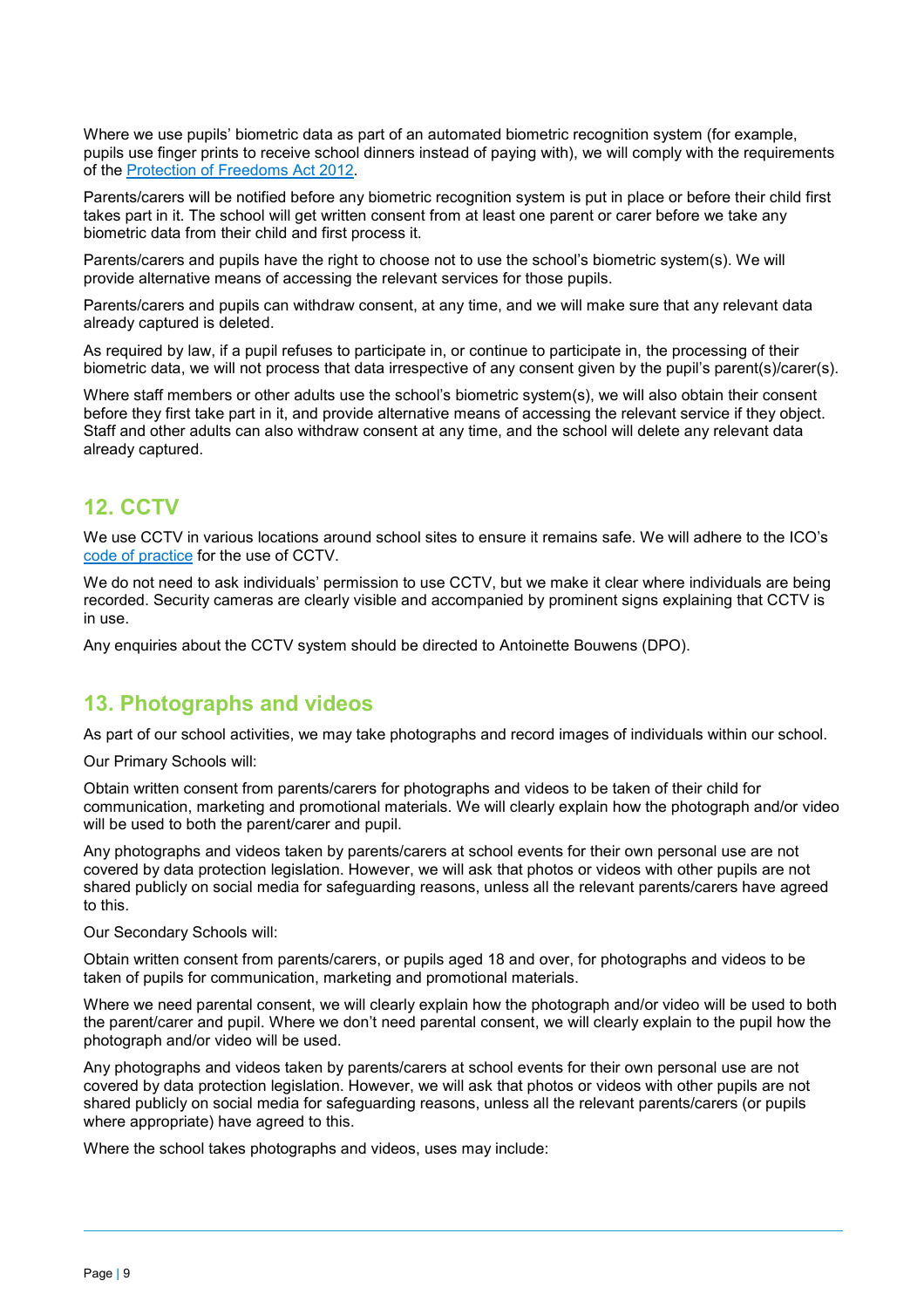- Within school on notice boards and in school magazines, brochures, newsletters, etc.
- Outside of school by external agencies such as the school photographer, newspapers, campaigns
- > Online on our school website or social media pages

Consent can be refused or withdrawn at any time. If consent is withdrawn, we will delete the photograph or video and not distribute it further.

When using photographs and videos in this way we will not accompany them with any other personal information about the child, to ensure they cannot be identified.

## <span id="page-9-0"></span>**14. Data protection by design and default**

We will put measures in place to show that we have integrated data protection into all of our data processing activities, including:

- Appointing a suitably qualified DPO, and ensuring they have the necessary resources to fulfil their duties and maintain their expert knowledge
- Only processing personal data that is necessary for each specific purpose of processing, and always in line with the data protection principles set out in relevant data protection law (see section 6)
- Completing data protection impact assessments where the school's processing of personal data presents a high risk to rights and freedoms of individuals, and when introducing new technologies (the DPO will advise on this process)
- Integrating data protection into internal documents including this policy, any related policies and privacy notices
- Regularly training members of staff on data protection law, this policy, any related policies and any other data protection matters; we will also keep a record of attendance
- Regularly conducting reviews and audits to test our privacy measures and make sure we are compliant
- Appropriate safeguards being put in place if we transfer any personal data outside of the European Economic Area (EEA), where different data protection laws will apply
- Maintaining records of our processing activities, including:
	- For the benefit of data subjects, making available the name and contact details of our school and DPO and all information we are required to share about how we use and process their personal data (via our privacy notices)
	- For all personal data that we hold, maintaining an internal record of the type of data, type of data subject, how and why we are using the data, any third-party recipients, any transfers outside of the EEA and the safeguards for those, retention periods and how we are keeping the data secure

## <span id="page-9-1"></span>**15. Data security and storage of records**

We will protect personal data and keep it safe from unauthorised or unlawful access, alteration, processing or disclosure, and against accidental or unlawful loss, destruction or damage.

In particular:

- Paper-based records and portable electronic devices, such as laptops and hard drives that contain personal data, are kept under lock and key when not in use
- Papers containing confidential personal data must not be left on office and classroom desks, on staffroom tables, or left anywhere else where there is general access
- Where personal information needs to be taken off site, staff must sign it in and out from the school office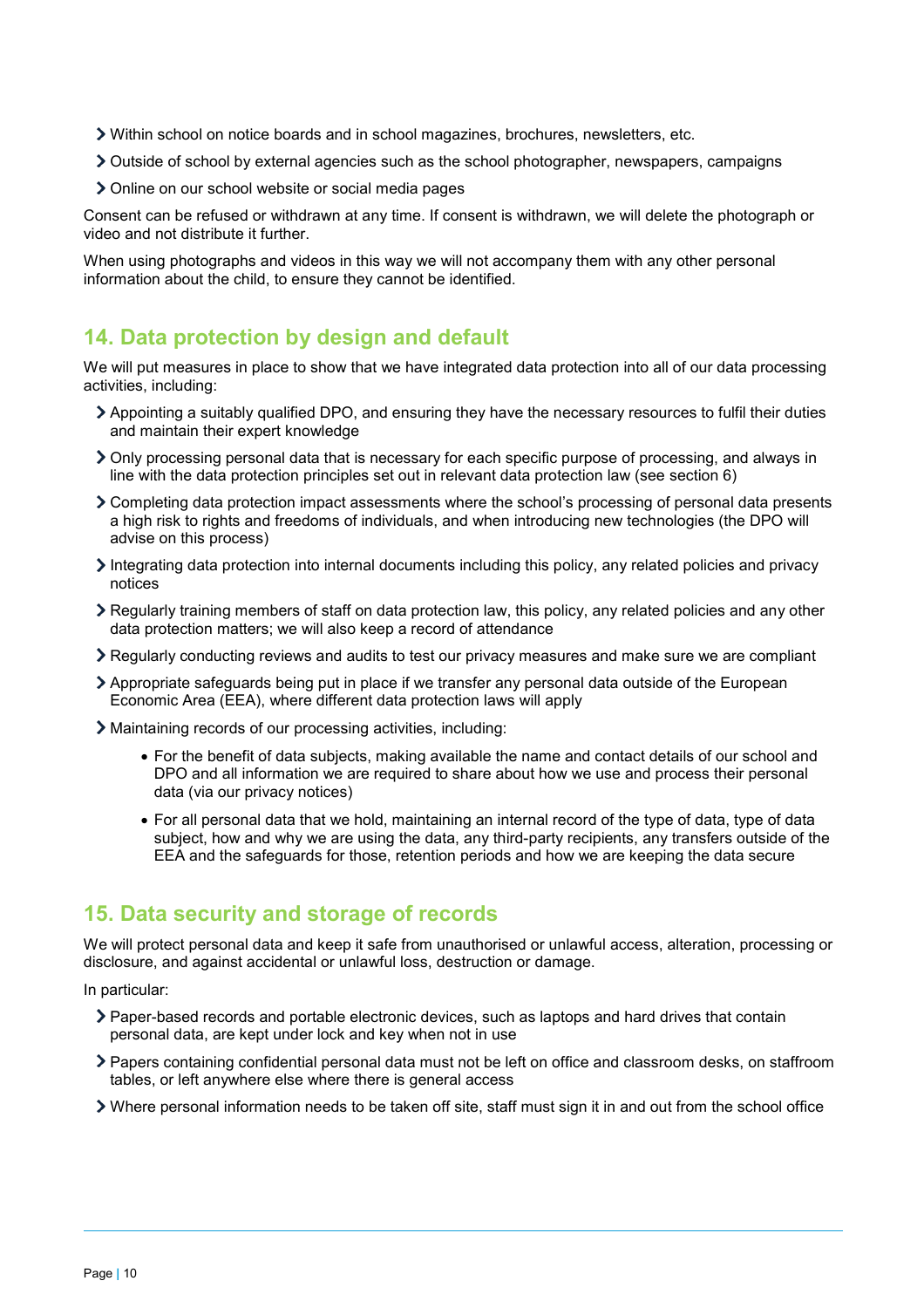- Passwords that are at least 10 characters long containing letters and numbers are used to access school computers, laptops and other electronic devices. Staff and pupils are reminded that they should not reuse passwords from other sites
- Encryption software is used to protect all portable devices and removable media, such as laptops and USB devices
- Staff, pupils or governors who store personal information on their personal devices are expected to follow the same security procedures as for school-owned equipment.
- Where we need to share personal data with a third party, we carry out due diligence and take reasonable steps to ensure it is stored securely and adequately protected (see section 8)

## <span id="page-10-0"></span>**16. Disposal of records**

Personal data that is no longer needed will be disposed of securely. Personal data that has become inaccurate or out of date will also be disposed of securely, where we cannot or do not need to rectify or update it.

For example, we will shred or incinerate paper-based records, and overwrite or delete electronic files. We may also use a third party to safely dispose of records on the school's behalf. If we do so, we will require the third party to provide sufficient guarantees that it complies with data protection law.

# <span id="page-10-1"></span>**17. Personal data breaches**

The school will make all reasonable endeavours to ensure that there are no personal data breaches.

In the unlikely event of a suspected data breach, we will follow the procedure set out in appendix 1.

When appropriate, we will report the data breach to the ICO within 72 hours after becoming aware of it. Such breaches in a school context may include, but are not limited to:

- A non-anonymised dataset being published on the school website which shows the exam results of pupils eligible for the pupil premium
- Safeguarding information being made available to an unauthorised person
- The theft of a school laptop containing non-encrypted personal data about pupils

## <span id="page-10-2"></span>**18. Training**

All staff and governors are provided with data protection training as part of their induction process.

Data protection will also form part of continuing professional development, where changes to legislation, guidance or the school's processes make it necessary.

## <span id="page-10-3"></span>**19. Monitoring arrangements**

The DPO is responsible for monitoring and reviewing this policy.

<span id="page-10-5"></span><span id="page-10-4"></span>This policy will be reviewed every **2 years** and shared with the full governing board.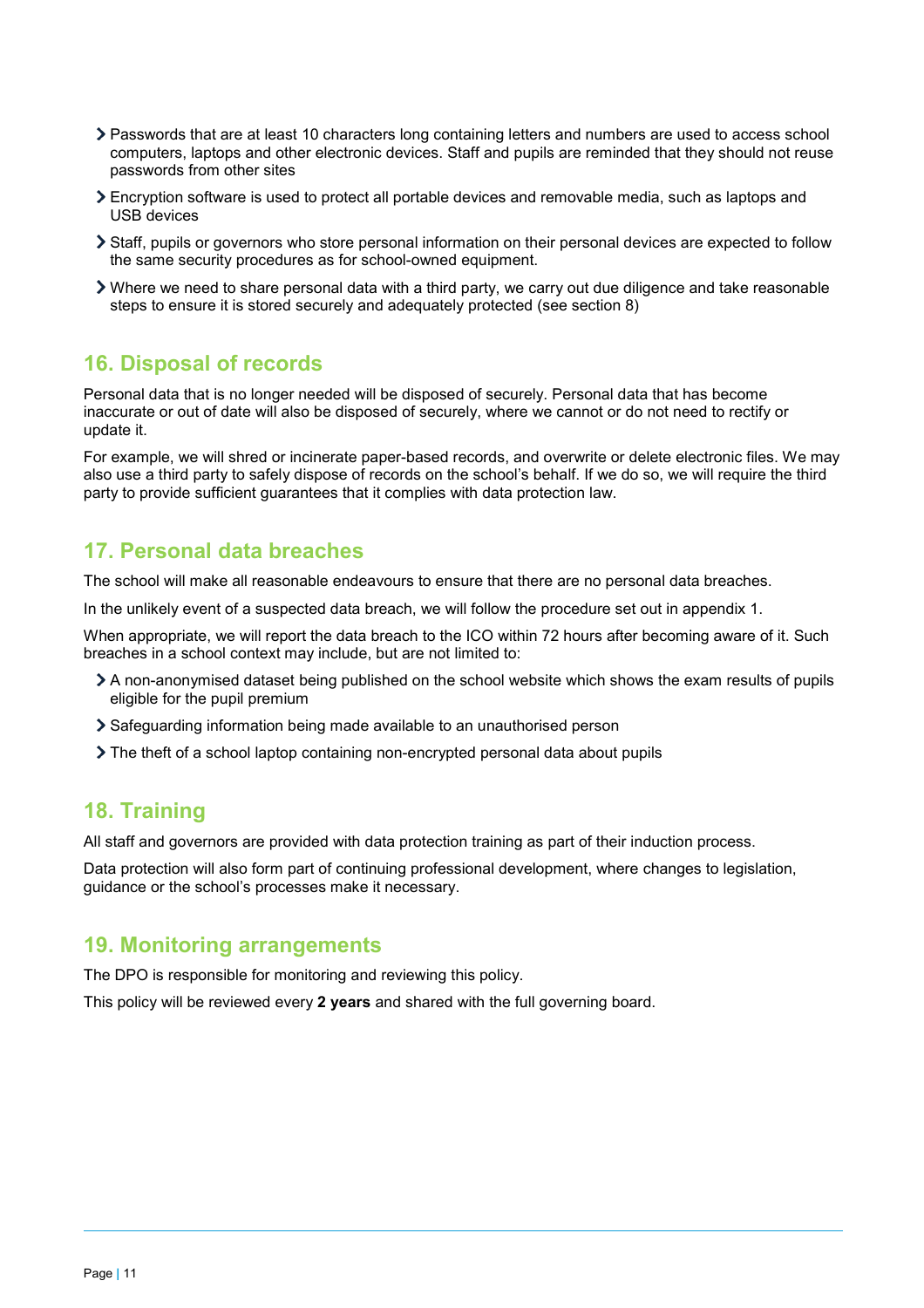## **Appendix 1: Personal data breach procedure**

This procedure is based on [guidance on personal data breaches](https://ico.org.uk/for-organisations/guide-to-the-general-data-protection-regulation-gdpr/personal-data-breaches/) produced by the ICO.

- On finding or causing a breach, or potential breach, the staff member or data processor must immediately notify the DPO
- The DPO will investigate the report, and determine whether a breach has occurred. To decide, the DPO will consider whether personal data has been accidentally or unlawfully:
	- Lost
	- Stolen
	- Destroyed
	- Altered
	- Disclosed or made available where it should not have been
	- Made available to unauthorised people
- The DPO will contact BrowneJacobson Lawyers to get advice if necessary.
- The DPO will make all reasonable efforts to contain and minimise the impact of the breach, assisted by relevant staff members or data processors where necessary (actions relevant to specific data types are set out at the end of this procedure)
- The DPO will assess the potential consequences, based on how serious they are, and how likely they are to happen
- The DPO will work out whether the breach must be reported to the ICO. This must be judged on a caseby-case basis. To decide, the DPO will consider whether the breach is likely to negatively affect people's rights and freedoms, and cause them any physical, material or non-material damage (e.g. emotional distress), including through:
	- Loss of control over their data
	- Discrimination
	- Identify theft or fraud
	- Financial loss
	- Unauthorised reversal of pseudonymisation (for example, key-coding)
	- Damage to reputation
	- Loss of confidentiality
	- Any other significant economic or social disadvantage to the individual(s) concerned
- If it's likely that there will be a risk to people's rights and freedoms, the DPO must notify the ICO.
- The DPO will document the decision (either way), in case it is challenged at a later date by the ICO or an individual affected by the breach. Documented decisions are stored on the OneDrive.
- Where the ICO must be notified, the DPO will do this via the ['report a breach' page](https://ico.org.uk/for-organisations/report-a-breach/) of the ICO website, or through their breach report line (0303 123 1113), within 72 hours. As required, the DPO will set out:
	- A description of the nature of the personal data breach including, where possible:
		- o The categories and approximate number of individuals concerned
		- o The categories and approximate number of personal data records concerned
	- The name and contact details of the DPO
	- A description of the likely consequences of the personal data breach